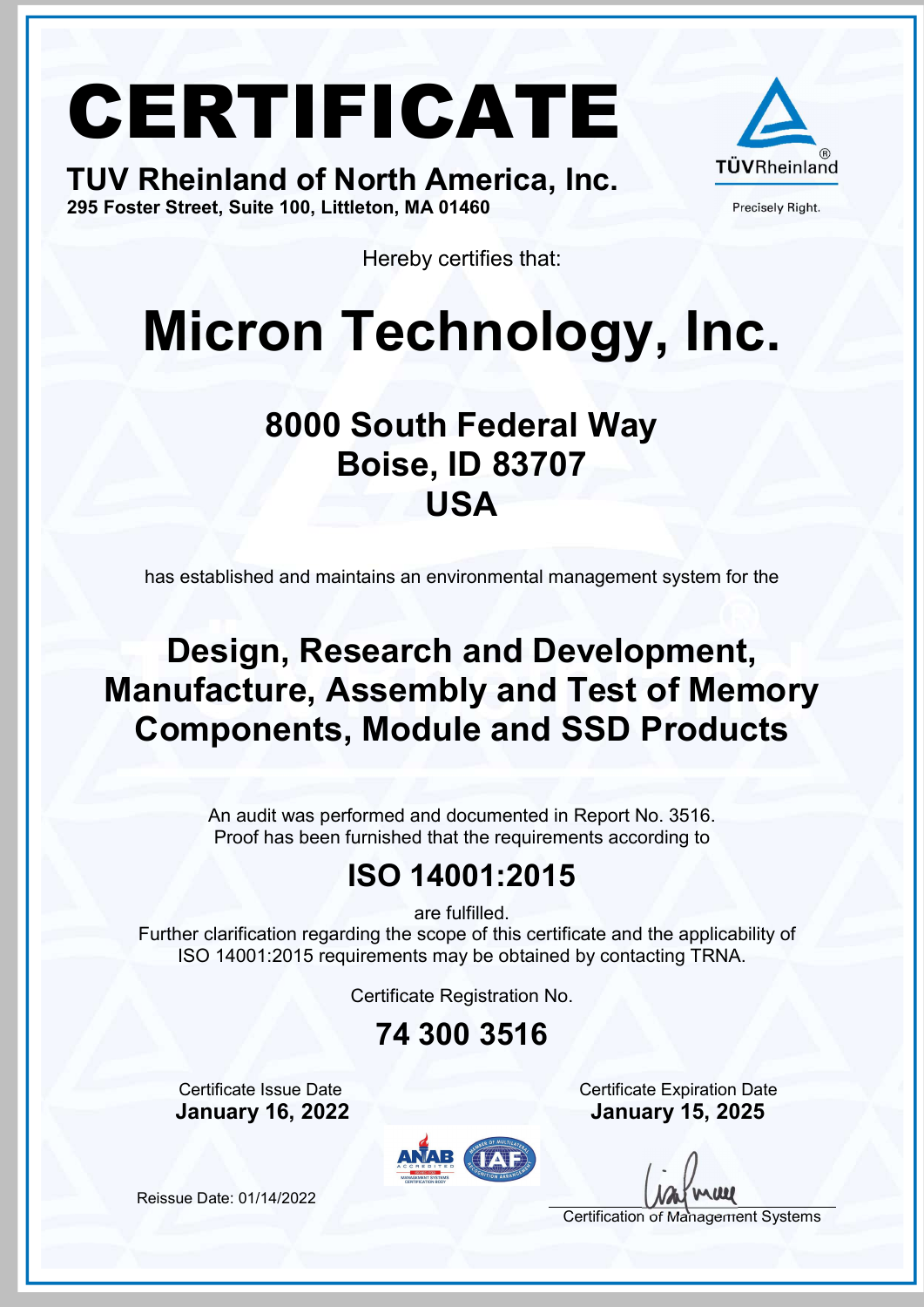

Precisely Right.

#### TUV Rheinland of North America, Inc.

295 Foster Street, Suite 100, Littleton, MA 01460

This appendix lists the sites certified under Certificate Number

74 300 3516, valid until January 15, 2025

for

### Micron Technology, Inc.

| <b>Certificate No.</b><br>74 300 3516 | <b>Site Name</b>    | <b>Site Address</b>                                                                                                               | <b>Site Scope of</b><br><b>Certification</b>                                                                                  | <b>Activities/Processes</b><br>(Site Specific)                                                                                                                                                     |
|---------------------------------------|---------------------|-----------------------------------------------------------------------------------------------------------------------------------|-------------------------------------------------------------------------------------------------------------------------------|----------------------------------------------------------------------------------------------------------------------------------------------------------------------------------------------------|
| /00                                   | Central<br>Function | Micron Technology, Inc.<br><b>Global EHS</b><br>Post Office Box 6<br>8000 South Federal Way<br>Boise, ID 83707-0006<br><b>USA</b> | Design, Research and<br>Development,<br>Manufacture, Assembly<br>and Test of Memory<br>Components, Module<br>and SSD Products | Central Function -<br>manages activities of the<br>global multisite<br>management system                                                                                                           |
| /01                                   | (MTI)               | Micron Technology, Inc.<br>8000 South Federal Way<br>Boise, ID 83707<br><b>USA</b>                                                | Design, Research and<br>Development of<br><b>Semiconductor Memory</b><br>Components                                           | Design, research and<br>development, internal<br>warehousing                                                                                                                                       |
| 102                                   | Fab 6<br>(MTV)      | Micron Technology, Inc.<br>9600 Godwin Drive<br>Manassas, VA 20110<br><b>USA</b>                                                  | Manufacturing and<br>Testing of<br><b>Semiconductor Wafers</b>                                                                | Wafer fabrication<br>(diffusion, ion<br>implantation,<br>photolithography, wet<br>process, dry etch,<br>chemical vapor<br>deposition, chemical<br>mechanical planarization)<br>and testing (probe) |

This appendix is only valid in conjunction with the referenced certificate.

Reissue Date: 01/14/2022



**UU**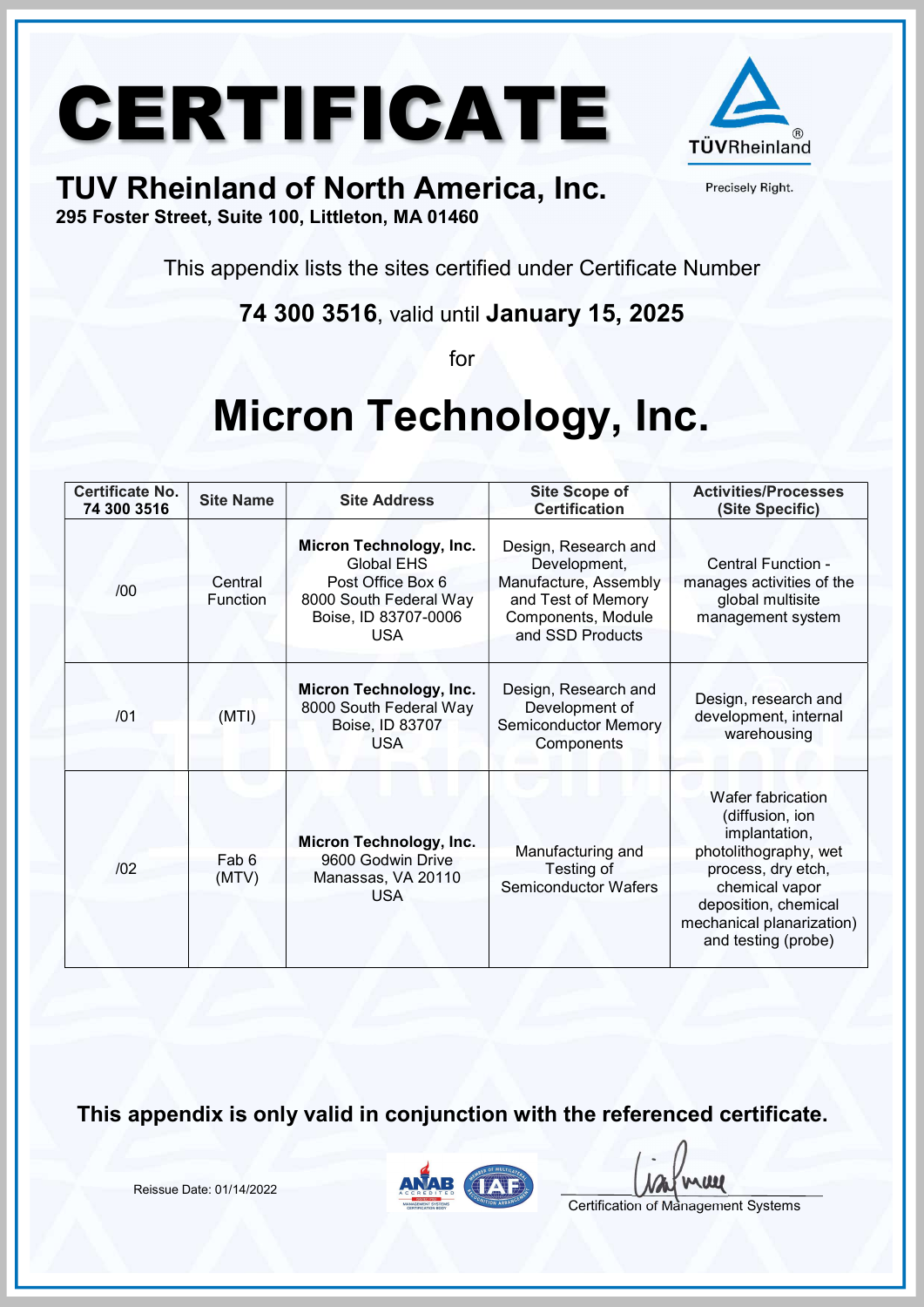

Precisely Right.

#### TUV Rheinland of North America, Inc.

295 Foster Street, Suite 100, Littleton, MA 01460

This appendix lists the sites certified under Certificate Number

74 300 3516, valid until January 15, 2025

for

### Micron Technology, Inc.

| <b>Certificate No.</b><br>74 300 3516 | <b>Site Name</b> | <b>Site Address</b>                                                                                                                                               | <b>Site Scope of</b><br><b>Certification</b>                                                                 | <b>Activities/Processes</b><br>(Site Specific)                                                                                                                                                               |
|---------------------------------------|------------------|-------------------------------------------------------------------------------------------------------------------------------------------------------------------|--------------------------------------------------------------------------------------------------------------|--------------------------------------------------------------------------------------------------------------------------------------------------------------------------------------------------------------|
| /04                                   | <b>MSB</b>       | <b>Micron Semiconductor</b><br><b>Asia Operations Pte. Ltd.</b><br>990 Bendemeer Road<br>339942<br>Singapore                                                      | Manufacturing and<br><b>Testing of Memory</b><br>Component, Module<br>and SSD products for<br>Semiconductors | Back-end manufacturing,<br>wafer thinning, wafer saw,<br>wire bond, encapsulation,<br>burn-in, test operations,<br>module and SSD<br>assembly and package<br>assembly, internal<br>warehousing and logistics |
| /05                                   | <b>MXA</b>       | <b>Micron Semiconductor</b><br>(Xi'an) Co., Ltd.<br>No. 28-2, Xin Xi Avenue,<br>High-tech Industries<br>Development Zone,<br>Xi'an, 710119 Shaanxi,<br>P.R. China | Manufacturing and<br>Testing of<br>Semiconductor<br>Components and<br><b>Module Products</b>                 | Back-end manufacturing,<br>test floor, burn-in, post<br>electrical, module<br>assembly and package<br>assembly, die recovery,<br>internal and external<br>warehousing, logistics                             |
| /06                                   | <b>MMY</b>       | <b>Micron Semiconductor</b><br>Malaysia Sdn. Bhd.<br>No K1-5, PLO 107 (PTD<br>$6571$ ),<br>Tanjung Agas Industrial<br>Area,<br>84007 Muar, Johor,<br>Malaysia     | Manufacturing and<br>Testing of<br>Semiconductor<br>Components                                               | Back-end manufacturing,<br>wafer thinning, wafer saw,<br>wire bond, encapsulation,<br>test operations, die<br>attach, post<br>encapsulation,<br>warehousing and logistics                                    |

This appendix is only valid in conjunction with the referenced certificate.



**UU** 

Certification of Management Systems

Reissue Date: 01/14/2022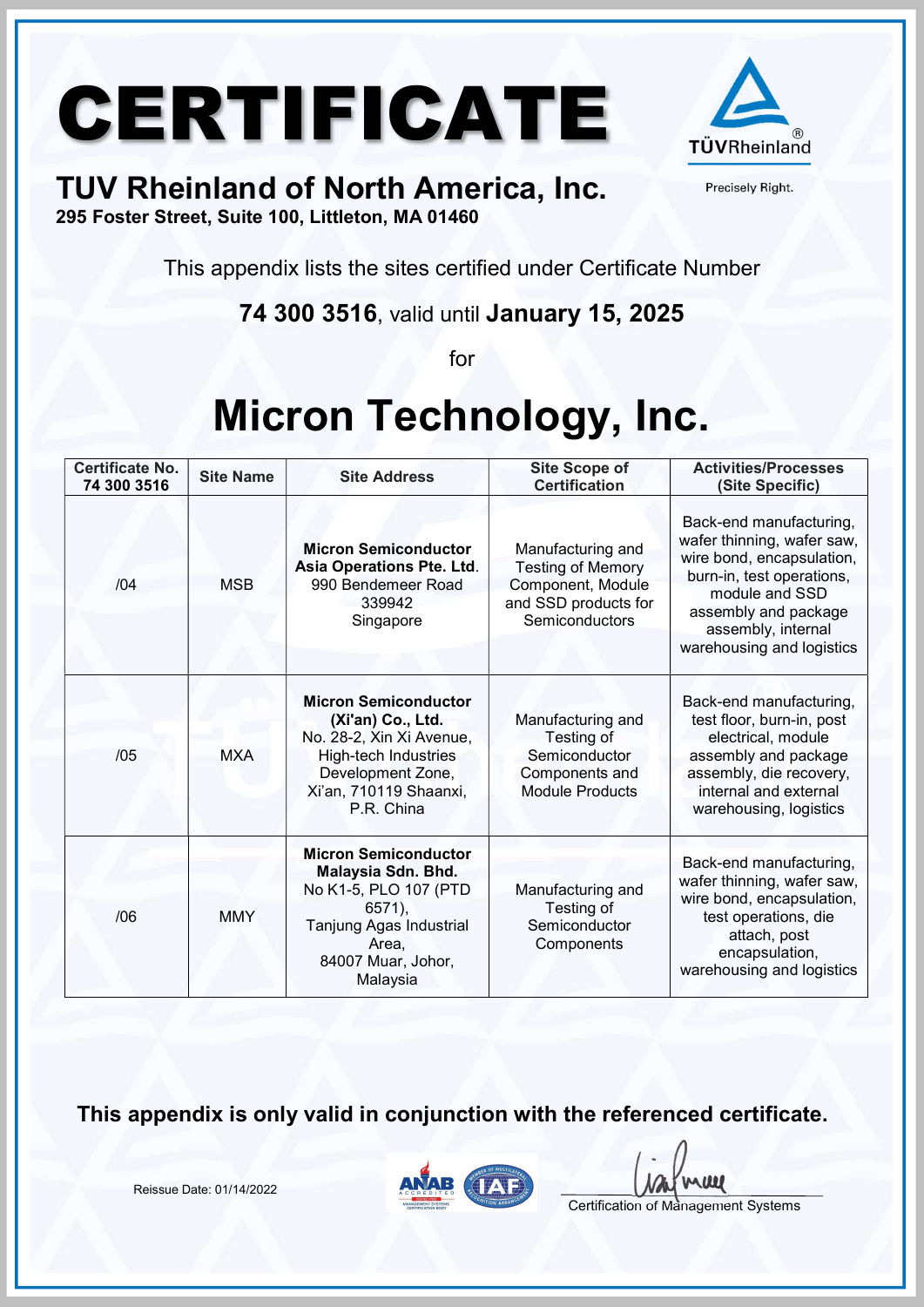

Precisely Right.

#### TUV Rheinland of North America, Inc.

295 Foster Street, Suite 100, Littleton, MA 01460

This appendix lists the sites certified under Certificate Number

74 300 3516, valid until January 15, 2025

for

### Micron Technology, Inc.

| <b>Certificate No.</b><br>74 300 3516 | <b>Site Name</b> | <b>Site Address</b>                                                                                                           | <b>Site Scope of</b><br><b>Certification</b>                                                   | <b>Activities/Processes</b><br>(Site Specific)                                                                                                                                                                                         |
|---------------------------------------|------------------|-------------------------------------------------------------------------------------------------------------------------------|------------------------------------------------------------------------------------------------|----------------------------------------------------------------------------------------------------------------------------------------------------------------------------------------------------------------------------------------|
| 107                                   | Fab 10W          | <b>Micron Semiconductor</b><br>Asia Operations Pte. Ltd.<br>1 Woodlands Industrial<br>Park D, Street 1<br>738799<br>Singapore | Manufacturing and<br>Testing of<br><b>Semiconductor Wafers</b>                                 | Wafer fabrication<br>(diffusion, ion<br>implantation,<br>photolithography, wet<br>process, dry etch, thin<br>film, chemical mechanical<br>planarization), testing<br>(probe) and internal<br>warehousing                               |
| /08                                   | Fab 10N          | <b>Micron Semiconductor</b><br>Asia Operations Pte. Ltd.<br>1 Northcoast Drive<br>757432<br>Singapore                         | Research and<br>Development,<br>Manufacturing and<br>Testing of<br><b>Semiconductor Wafers</b> | Research and<br>development, wafer<br>fabrication (diffusion, ion<br>implantation,<br>photolithography, wet<br>process, dry etch, thin<br>film, chemical mechanical<br>planarization), testing<br>(probe) and internal<br>warehousing] |

This appendix is only valid in conjunction with the referenced certificate.

Reissue Date: 01/14/2022



**ILLE**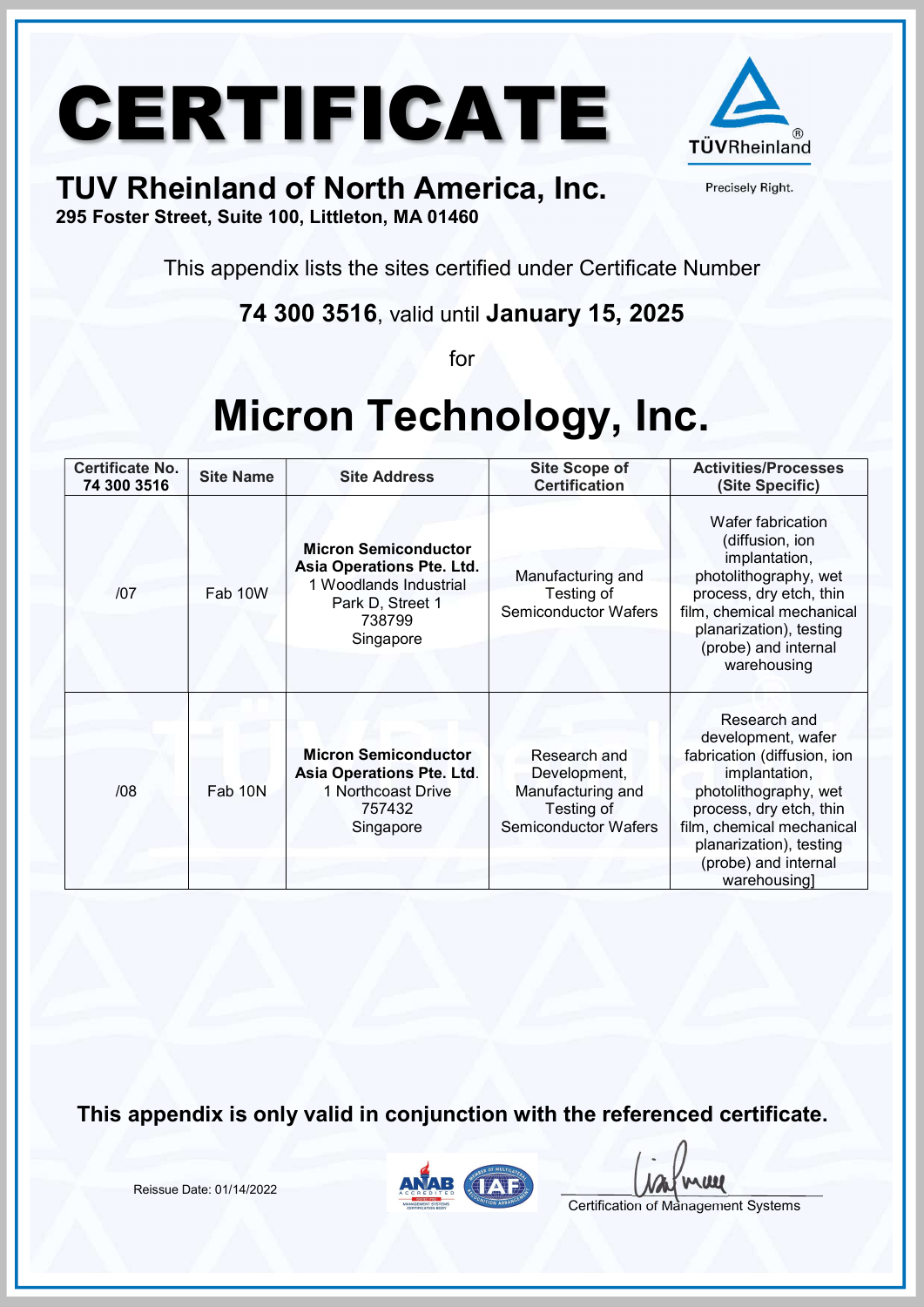

Precisely Right.

#### TUV Rheinland of North America, Inc.

295 Foster Street, Suite 100, Littleton, MA 01460

This appendix lists the sites certified under Certificate Number

74 300 3516, valid until January 15, 2025

for

### Micron Technology, Inc.

| <b>Certificate No.</b><br>74 300 3516 | <b>Site Name</b> | <b>Site Address</b>                                                                                                                   | <b>Site Scope of</b><br><b>Certification</b>                                                   | <b>Activities/Processes</b><br>(Site Specific)                                                                                                                                                                                                         |
|---------------------------------------|------------------|---------------------------------------------------------------------------------------------------------------------------------------|------------------------------------------------------------------------------------------------|--------------------------------------------------------------------------------------------------------------------------------------------------------------------------------------------------------------------------------------------------------|
| /09                                   | Fab 16<br>(MMT)  | <b>Micron Memory Taiwan</b><br>Co., Ltd.<br>No. 369, Sec 4<br>Sanfong Road<br><b>Houli District</b><br>Taichung City 42152,<br>Taiwan | Manufacturing and<br>Testing of<br><b>Semiconductor Wafers</b>                                 | Wafer fabrication<br>(diffusion, ion<br>implantation,<br>photolithography, wet<br>process, dry etch,<br>chemical vapor<br>deposition, chemical<br>mechanical planarization<br>and wafer probe testing),<br>testing (probe) and<br>internal warehousing |
| /11                                   | Fab 15<br>(MMJ)  | Micron Memory Japan,<br>K.K.<br>7-10, Yoshikawa Kogyo<br>Danchi,<br>Higashi Hiroshima-shi<br>Hiroshima 739-0198<br>Japan              | Research and<br>Development,<br>Manufacturing and<br>Testing of<br><b>Semiconductor Wafers</b> | Research and<br>development, wafer<br>fabrication (diffusion, ion<br>implantation,<br>photolithography, wet<br>process, dry etch, thin<br>film, chemical mechanical<br>planarization), testing<br>(probe) and internal<br>warehousing                  |

This appendix is only valid in conjunction with the referenced certificate.

Reissue Date: 01/14/2022



**UU**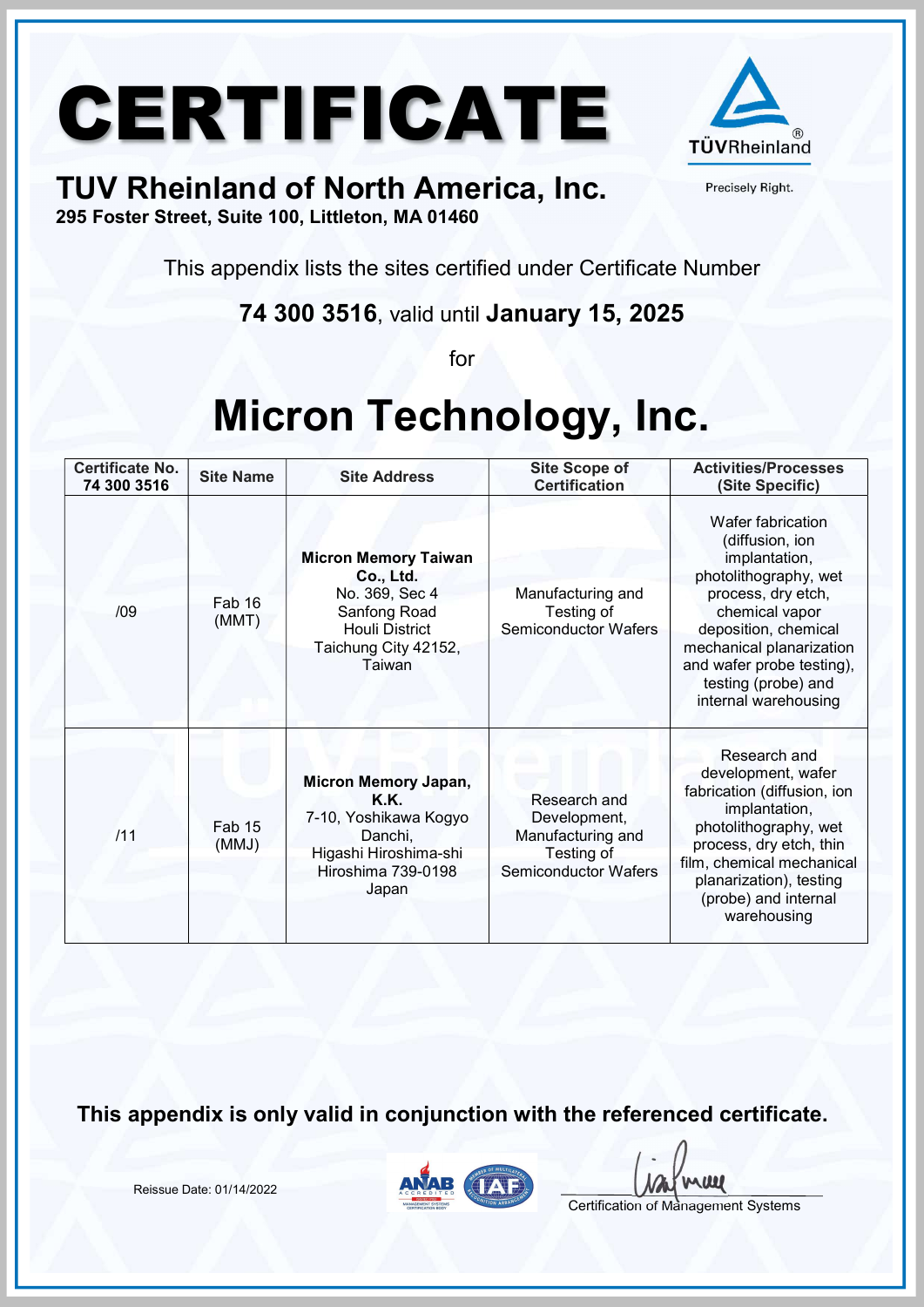

Precisely Right.

#### TUV Rheinland of North America, Inc.

295 Foster Street, Suite 100, Littleton, MA 01460

This appendix lists the sites certified under Certificate Number

74 300 3516, valid until January 15, 2025

for

### Micron Technology, Inc.

| <b>Certificate No.</b><br>74 300 3516 | <b>Site Name</b> | <b>Site Address</b>                                                                                                                                     | <b>Site Scope of</b><br><b>Certification</b>                                | <b>Activities/Processes</b><br>(Site Specific)                                                                                                                                                                                                         |
|---------------------------------------|------------------|---------------------------------------------------------------------------------------------------------------------------------------------------------|-----------------------------------------------------------------------------|--------------------------------------------------------------------------------------------------------------------------------------------------------------------------------------------------------------------------------------------------------|
| /12                                   | Fab 11<br>(MTTW) | <b>Micron Technology</b><br>Taiwan, Inc.<br>No. 667, Fuhsing 3rd<br>Road<br>Hwa-Ya Technology Park<br><b>Guishan District</b><br>Taoyuan, 333<br>Taiwan | Manufacturing and<br>Testing of<br><b>Semiconductor Wafers</b>              | Wafer fabrication<br>(diffusion, ion<br>implantation,<br>photolithography, wet<br>process, dry etch,<br>chemical vapor<br>deposition, chemical<br>mechanical planarization<br>and wafer probe testing),<br>testing (probe) and<br>internal warehousing |
| /13                                   | <b>MTB</b>       | <b>Micron Memory Taiwan</b><br>Co., Ltd.<br>No. 88, No. 88-1, Houke<br>S. Rd, Houli District<br>Taichung City 42152<br>Taiwan                           | Manufacturing and<br>Testing of<br><b>Semiconductor Module</b><br>Products  | Back-end manufacturing,<br>wafer thinning, wafer saw,<br>wire bond, encapsulation,<br>burn-in, test operations,<br>internal warehousing and<br>logistics                                                                                               |
| /15                                   | <b>MNG</b>       | <b>Micron Memory Malaysia</b><br>Sdn. Bhd.<br>No. 1063, Plot 19,<br>Tingkat Perusahaan 6,<br>Prai Industrial Estate,<br>13600 Prai, Penang<br>Malaysia  | Manufacturing and<br>Testing of<br>Semiconductor Module<br>and SSD Products | Back-end manufacturing,<br>test operations, module<br>and SSD assembly,<br>internal warehousing and<br>logistics                                                                                                                                       |

This appendix is only valid in conjunction with the referenced certificate.

Reissue Date: 01/14/2022